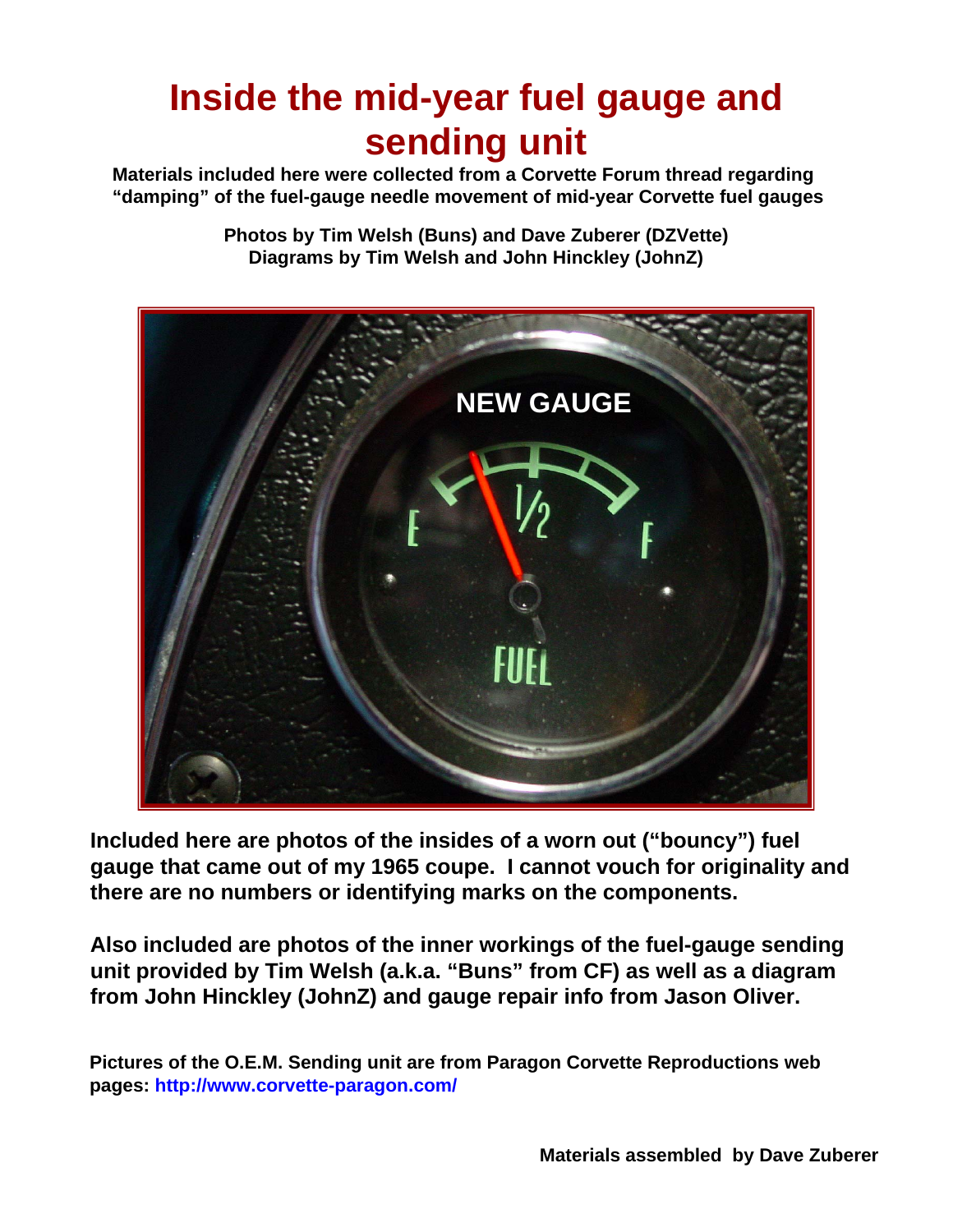## **Mid-year fuel gauge components**





**Coils and needle shaft <b>Underside of coils** 

**Coils in housing The Rear of gauge housing** 





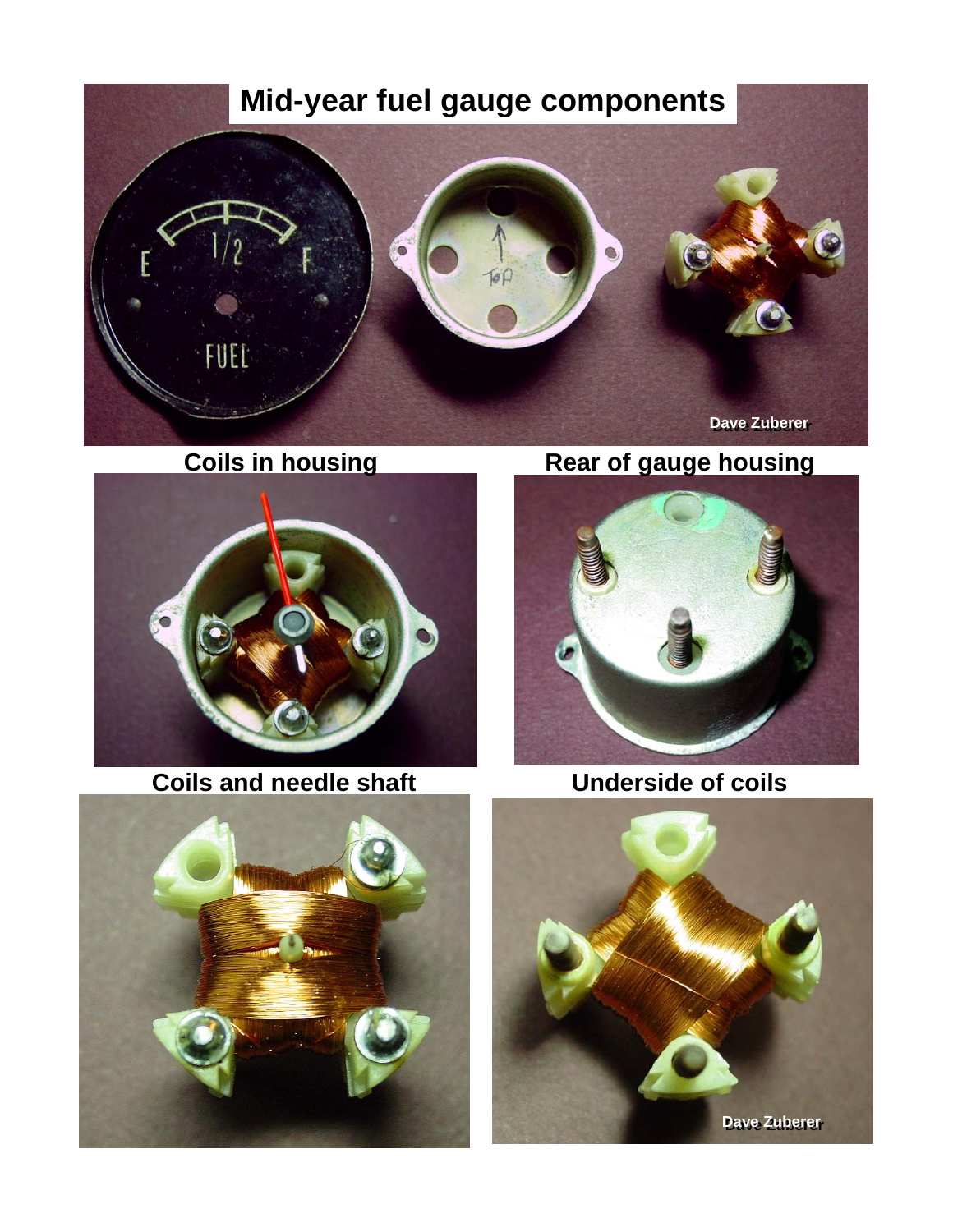**Close-up of the fuel gauge coils showing the connections to the terminals**

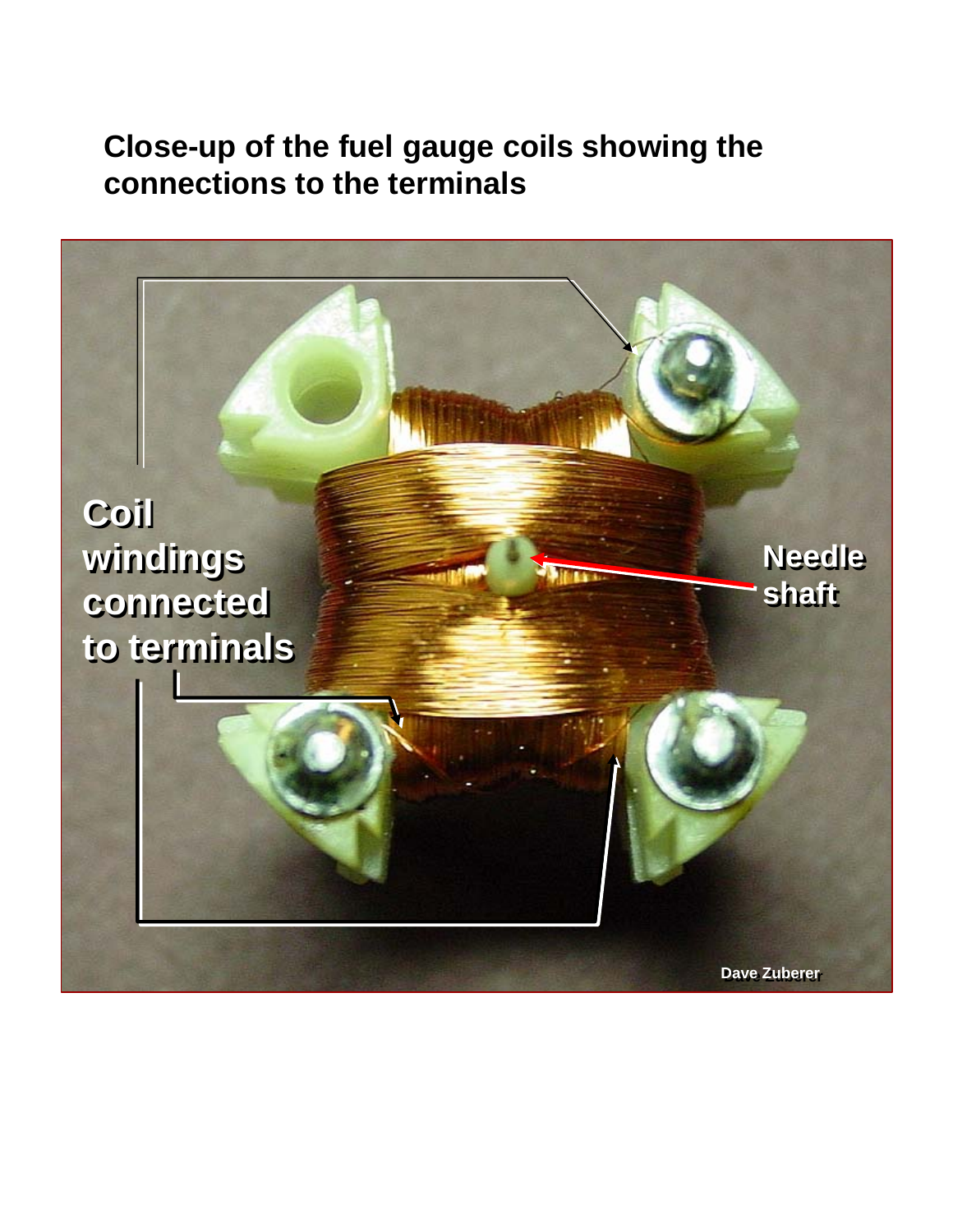

**Locks sender to tank flange**

**FUEL TANK SENDING UNIT CAM TOOLmakes installing the cam a bit easier** 

**http://www.corvette-paragon.com/p-358035-fuel-tank-sending-unit-oem.aspx**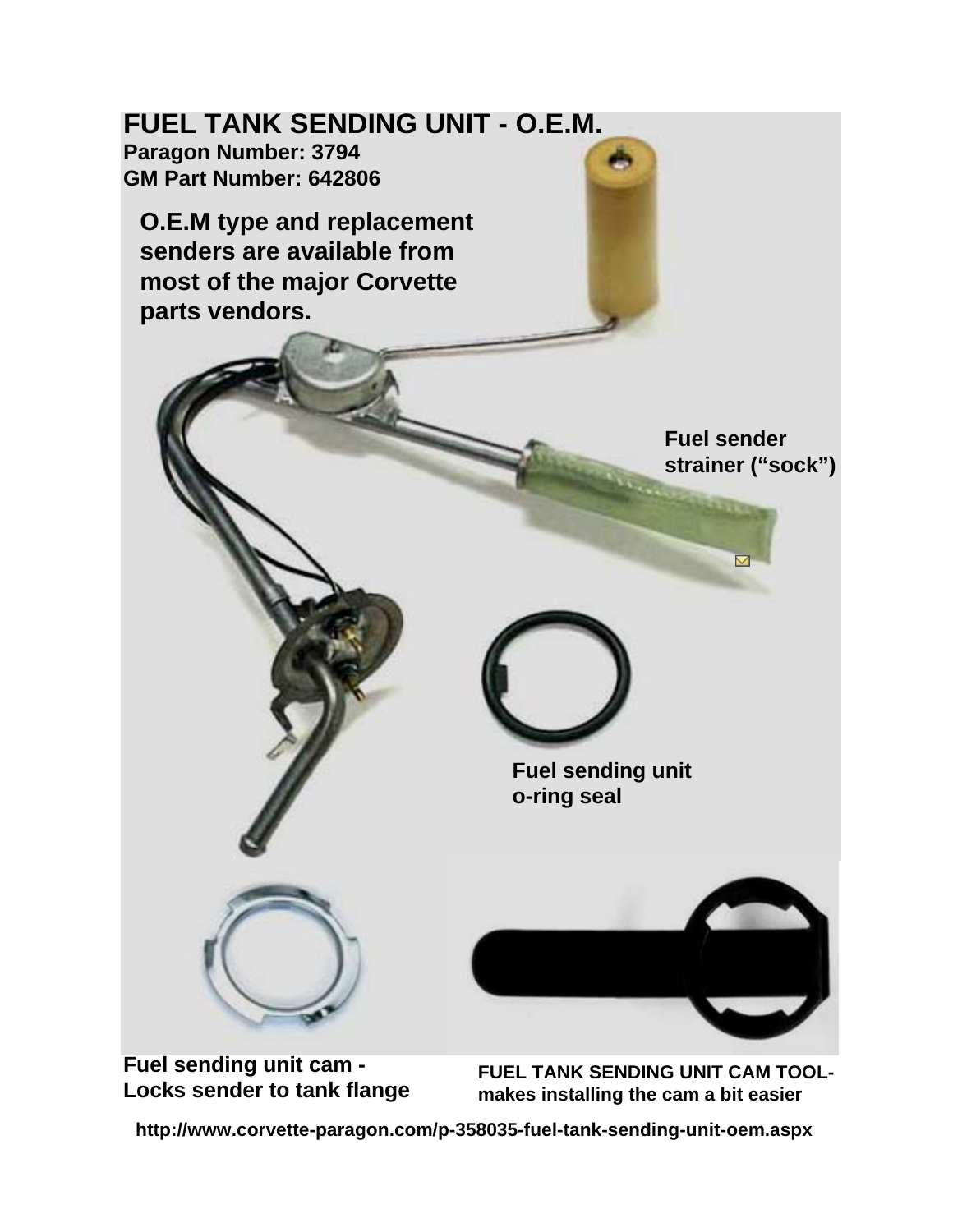# **Inside the Mid-year fuel-sending unit**

**http://forums.corvetteforum.com/c1-and-c2-corvettes/2199763-fuel-gaugedamping-anyone-do-it-electronically.html**



**Photos by Tim Welsh**

**Inner workings of the fuel-sending unit. The float arm moves the "moving contact" along the wound "fixed contact" in the housing. A frequent cause of failure of the unit is a break in the fine wire of the winding of the fixed contact.**

**Good video of the gauge response to sending unit travel in the video at:**

**http://www.youtube.com/watch?v=bUMo2XEVYUo&eurl=http://forums.corvetteforum .com/c1-and-c2-corvettes/2199763-fuel-gauge-damping-anyone-do-it-electronically-2.html**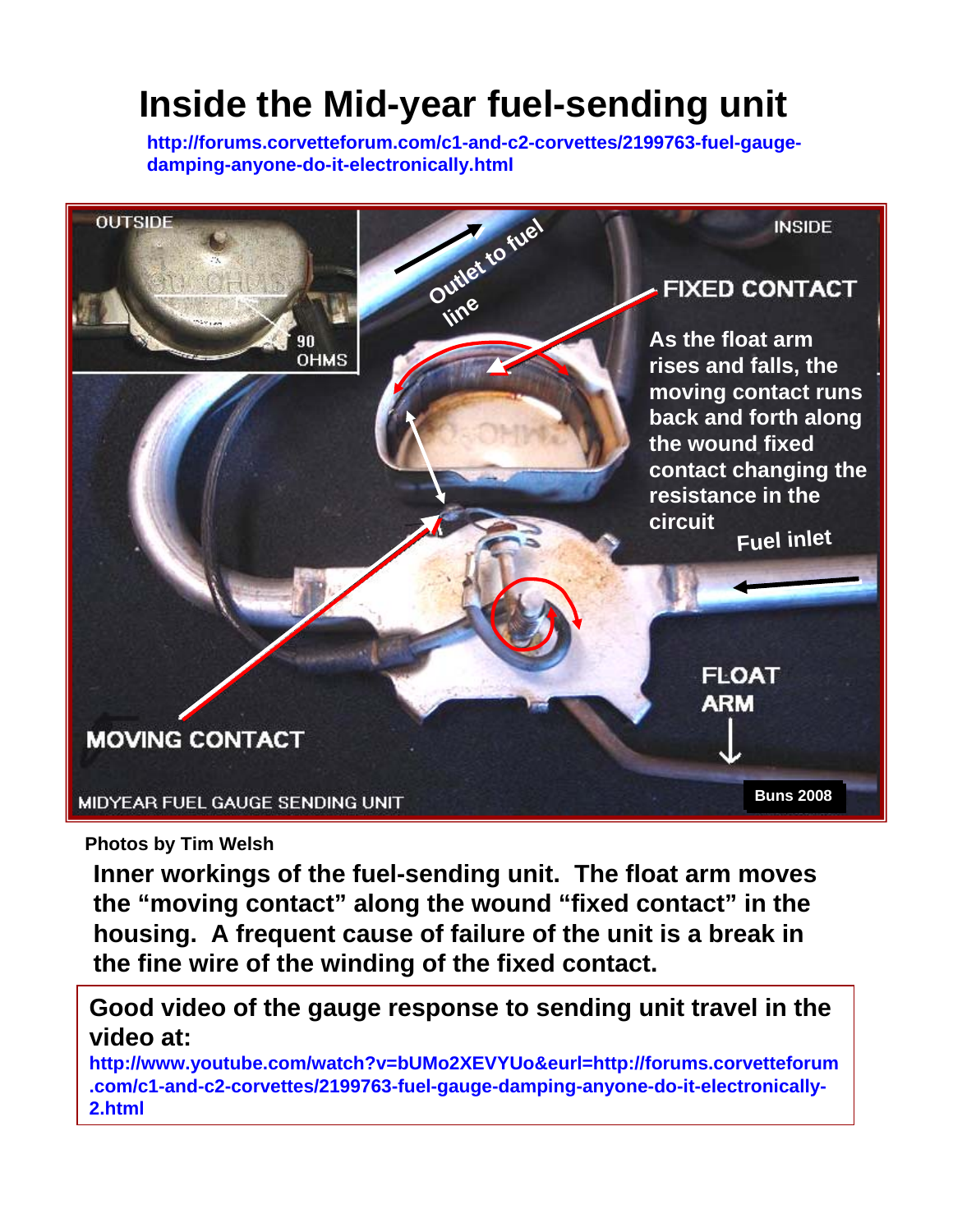

### **Note how the windings on the fixed contact are separating**

**This movable contact rides back and forth on the wound contact shown above changing the resistance in the circuit as the float rises and falls.**

**Float arm shaft**

**Dave Zuberer**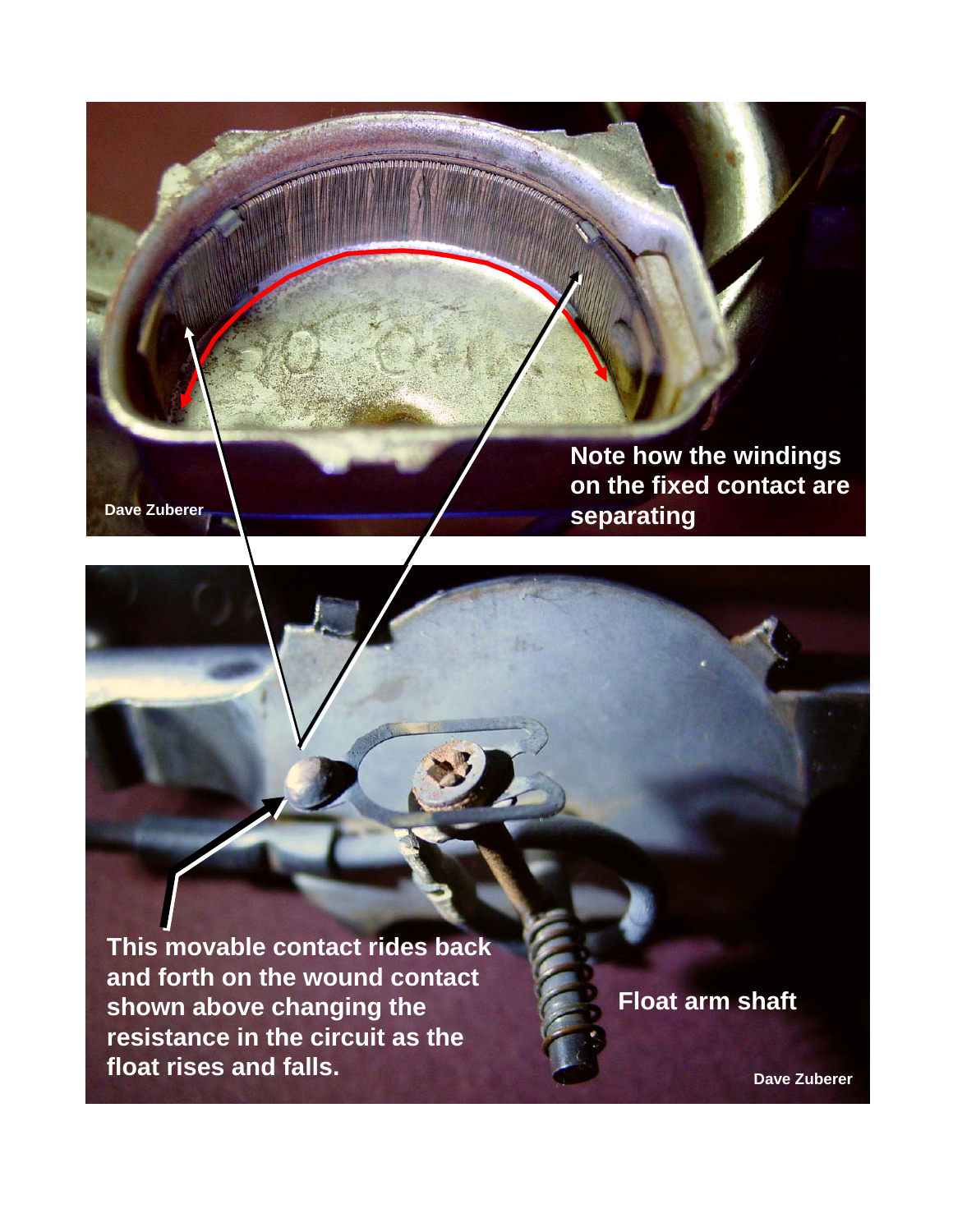

# **Mid-year fuel sending unit**

**With a full tank the float is up and the meter reads around 90** Ω

**Shown here are the resistance readings of the sending unit in its "Full" and "Empty" positions**

**With an empty tank the float is down and the meter drops to around 0** Ω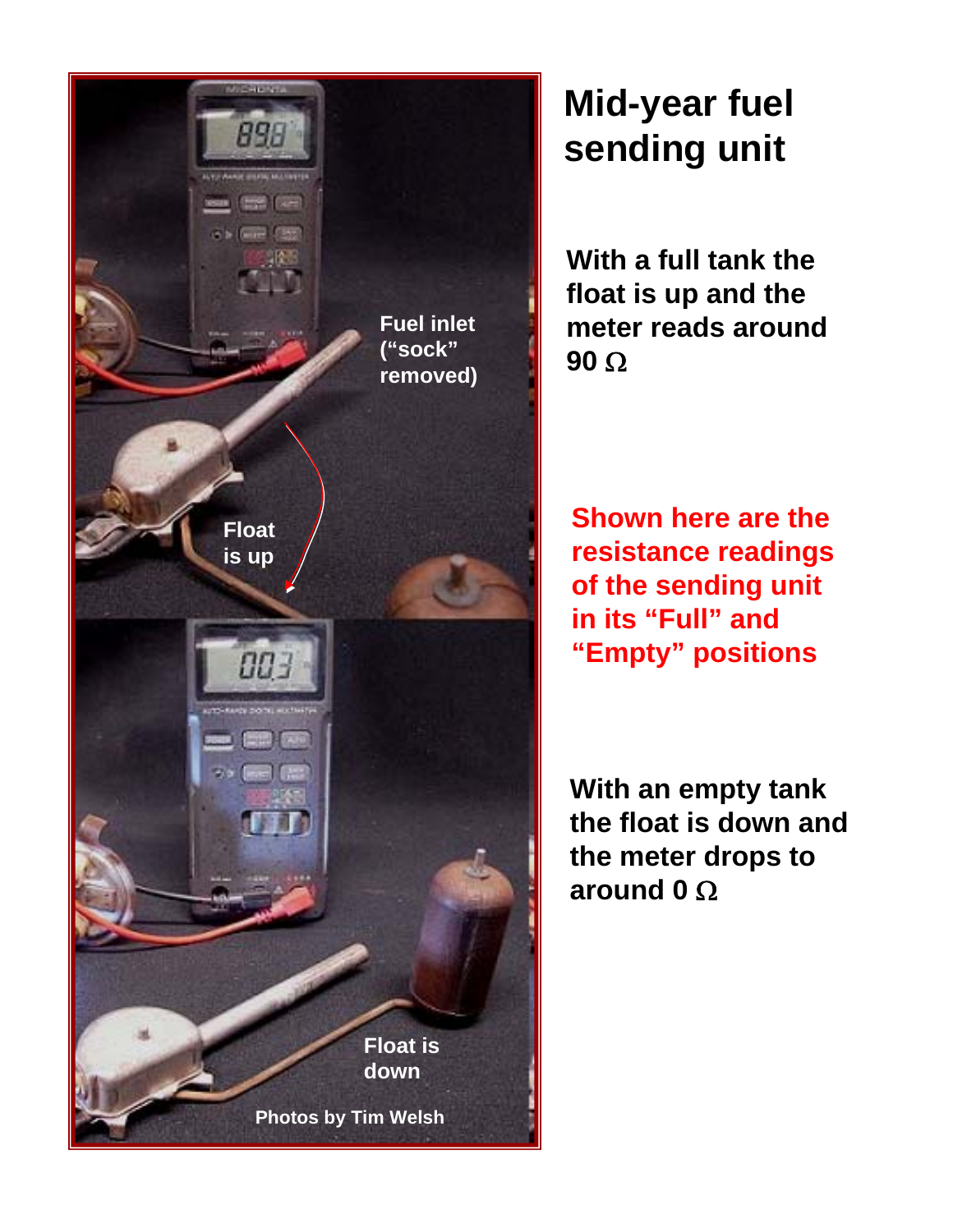

Diagram showing connections allowing you to bench test the sending unit and gauge before installing in car.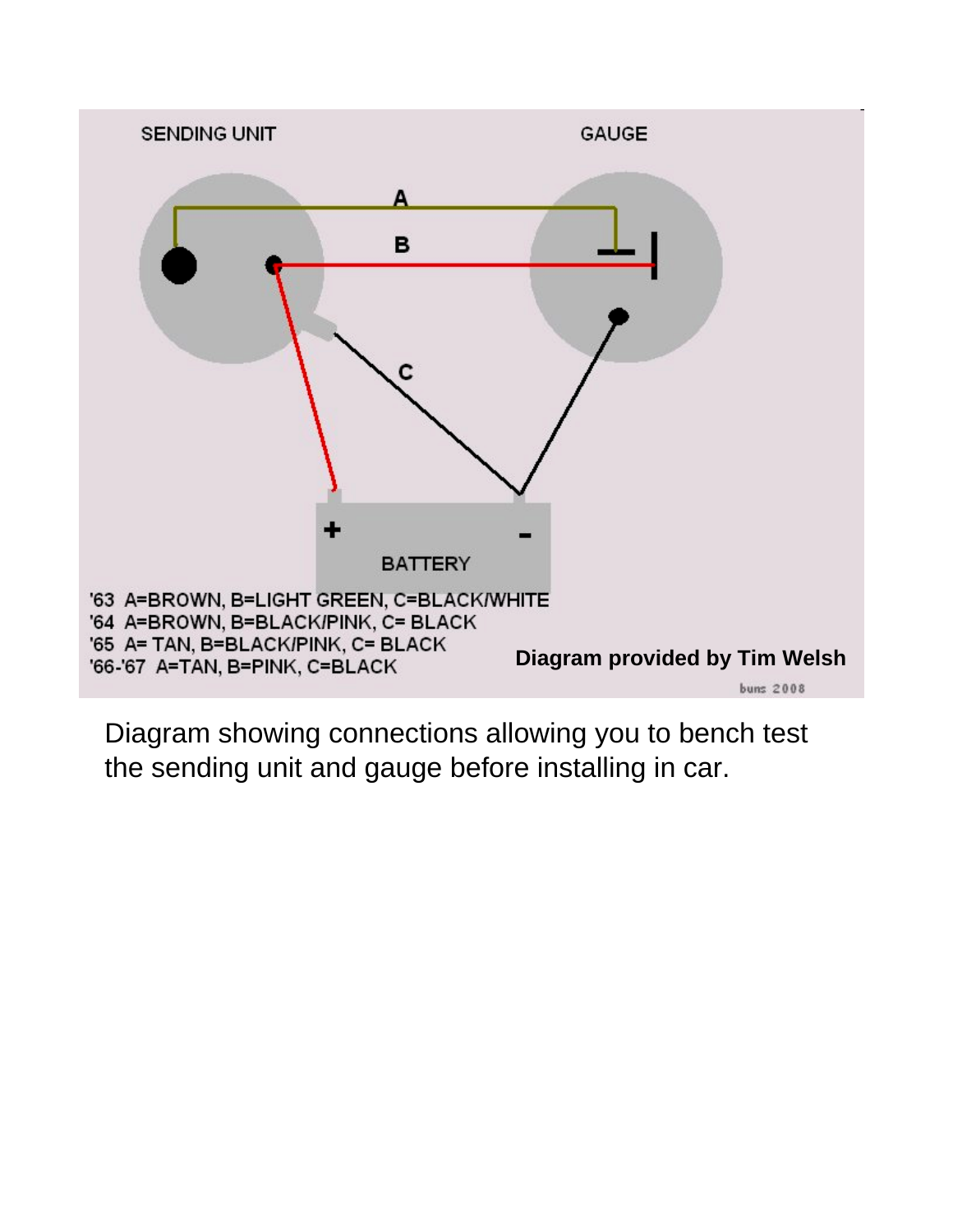

### **These are the connections on my 65 coupe**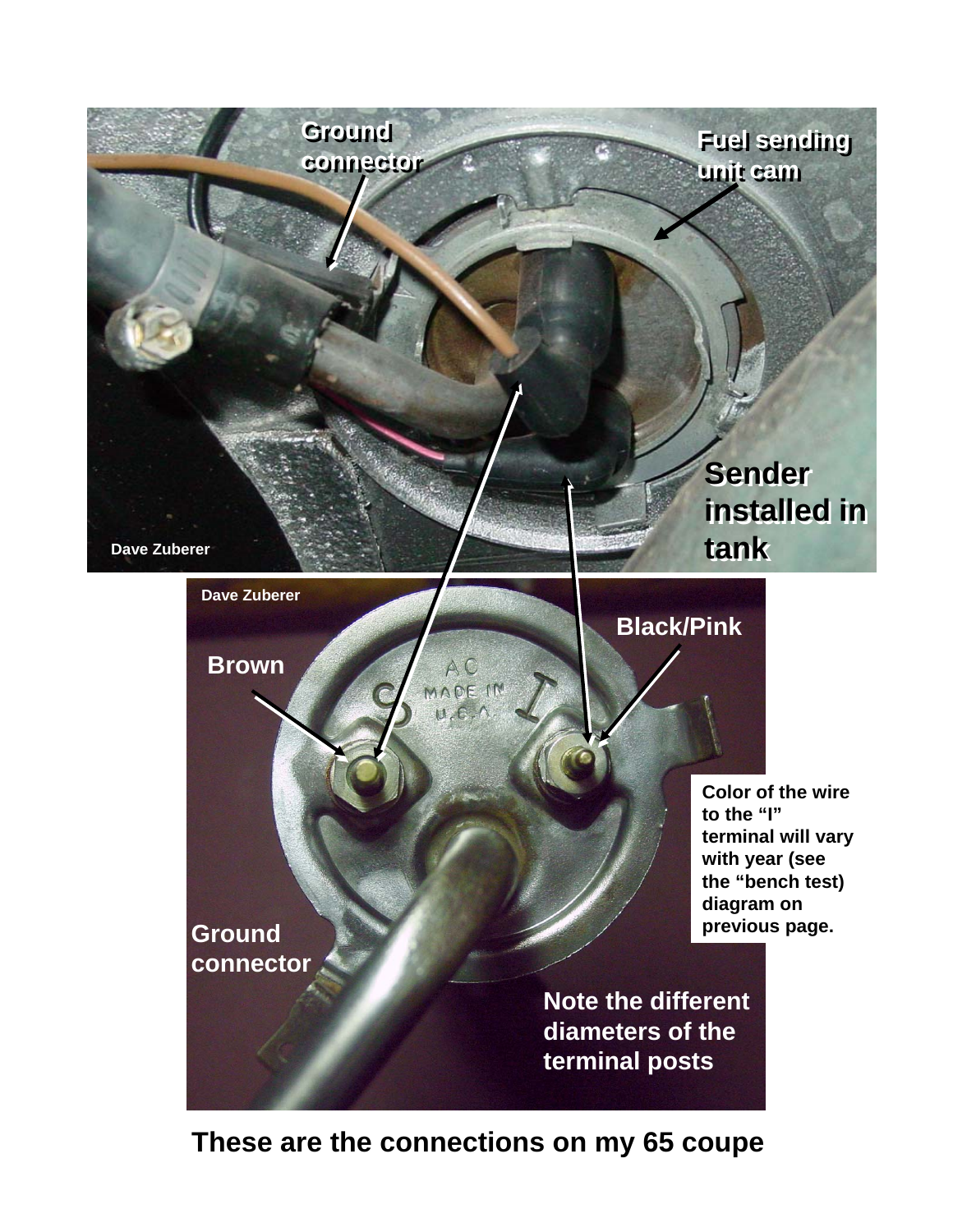

Fuel Gauge and sending unit circuit diagram from John Hinckley.

#### **How it works:**

**The Midyear System:** However, the '63-'67 Corvette had to be different (we don't know why), and used a two-wire system with a powered sending unit and a Whetstone bridge voltage-divider circuit that fed 12 volts to the sending unit as well as to the dash gauge. This system was apparently something of an experiment, as it was only used on the '63-'67 Corvette and some mid-60's Cadillacs, and was never seen again – but, we have to deal with it.

Referring to the midyear diagram, you can see that the dash gauge has two coils with identical resistance, one of which is grounded to the case, they get current through a light green (1963), black/pink ('64-'65) or pink ('66-'67) wire from the ignition switch, and there's a brown or tan wire from the common coil connection that goes to the sending unit.

The added circuitry occurs at the tank sending unit – it not only has the brown or tan wire from the gauge, but it also gets current from the same ignition switch source through the gauge power wire, which feeds the 90-ohm variable resistance unit, which is grounded. The contact wiper attached to the float arm works against the variable resistor, but instead of being connected to ground, it feeds back to the gauge coils, creating a voltage-divider circuit with power on both sides instead of a single resistance-to-ground circuit. Operation of the float arm provides zero ohms of resistance at one extreme, and 90 ohms at the other extreme."

#### **Text provided by JohnZ**